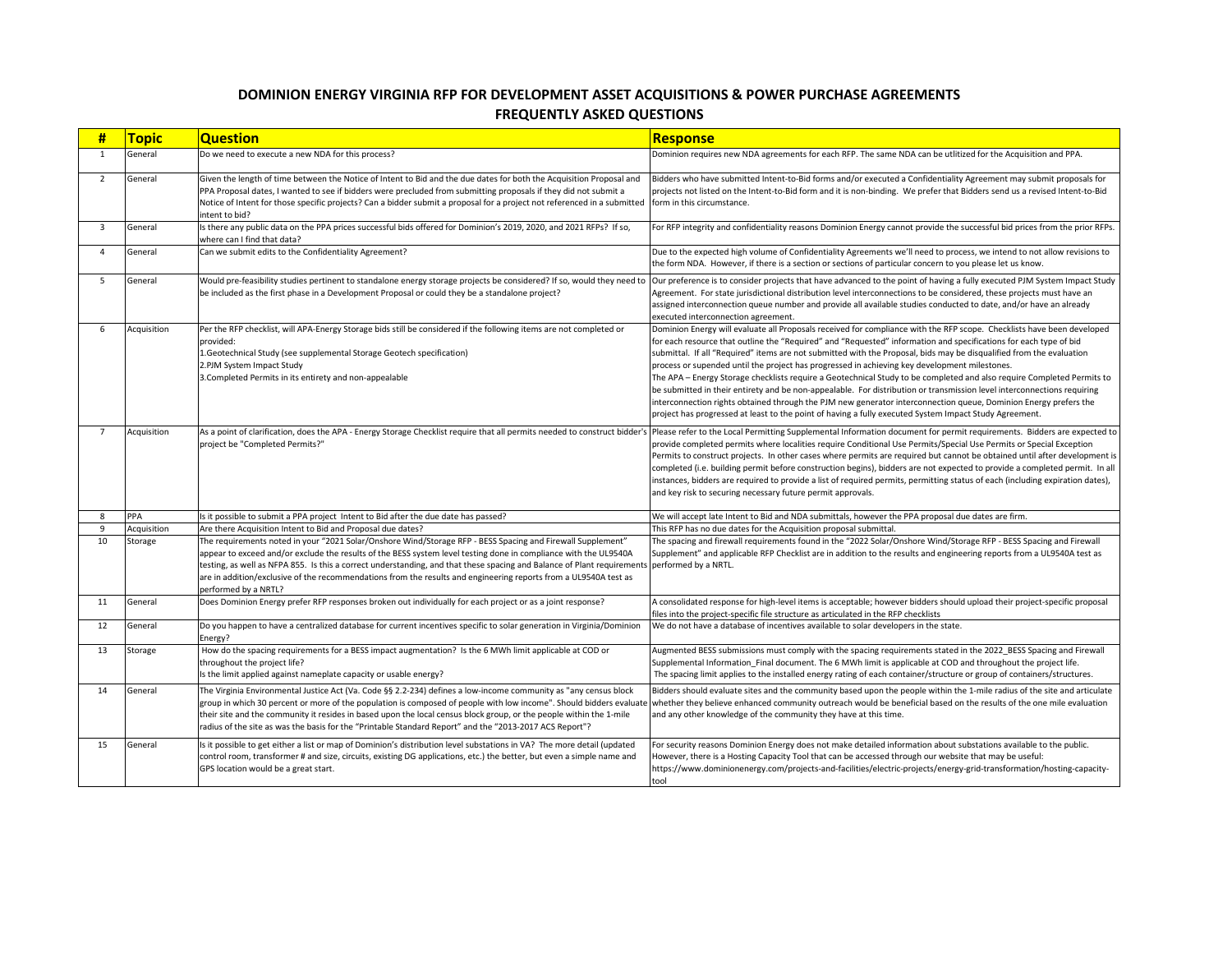| 16 | General | What queue number is required to meet the RFP; a PJM Queue number or the State Queue number? Please advise as<br>to what interconnection Queue submittal is required to meet the RFP requirement for the project having a Queue<br>number.                                                                                                                                                                                                                                                                                                                                                                                        | The Compan<br>interconnect<br>physical inte<br>jurisdictional<br>apply to the<br>proposal sub<br>considered c<br>PJM queue n |
|----|---------|-----------------------------------------------------------------------------------------------------------------------------------------------------------------------------------------------------------------------------------------------------------------------------------------------------------------------------------------------------------------------------------------------------------------------------------------------------------------------------------------------------------------------------------------------------------------------------------------------------------------------------------|------------------------------------------------------------------------------------------------------------------------------|
| 17 | General | Would the best place to submit our proposal document in our Sharepoint site be Folder 1. Project Information?                                                                                                                                                                                                                                                                                                                                                                                                                                                                                                                     | Submit the g<br>the appropri                                                                                                 |
| 18 | General | Proposals must be submitted electronically via the SharePoint Site. Is there a "submit" button to click on to confirm<br>that our proposal and supporting documents have been successfully uploaded or is the submittal process complete<br>once we upload all the required documents to the correct folders?                                                                                                                                                                                                                                                                                                                     | The submitta<br>folders. The                                                                                                 |
| 19 | General | Due to interconnection reform a WMPA with PJM will likely be delayed for all but the earliest projects in the<br>interconnection queue. Please let us know how Dominion views projects with an interconnection agreement with<br>Dominion but a delayed WMPA with PJM.                                                                                                                                                                                                                                                                                                                                                            | The Compan<br>Agreement a<br>interconnect<br>agreements<br>demonstrate<br>their proposa<br>requirement                       |
| 20 | PPA     | In the PPA Checklist, under "Facility Design, Equipment Reliability & Operation Plan," it asks for "List of prior<br>development projects." Is this requesting a list of the bidding entity's prior development projects, or those of the key<br>contributors?                                                                                                                                                                                                                                                                                                                                                                    | The request<br>be of interes                                                                                                 |
| 21 | Storage | For a battery storage system, what are the ambient operating temperature requirements?                                                                                                                                                                                                                                                                                                                                                                                                                                                                                                                                            | The system s<br>temperature                                                                                                  |
| 22 | PPA     | Are the PPAs physical PPAs? Do you require a WMPA at the time the projects are placed in service? Or does the<br>project need to have simply applied for the WMPA?                                                                                                                                                                                                                                                                                                                                                                                                                                                                | The PPAs are<br>Agreement (<br>Operation as                                                                                  |
| 23 | General | What would qualify as "administrative orders, consent decrees, or any US or Virginia environmental permits required<br>for operation of the brownfield site" and "environmental land use, deed restrictions, covenants, and/or long term<br>management plans"? Would issuance of a BFPP letter from VADEQ and/or acceptance into the VRP satisfy these<br>requirements?                                                                                                                                                                                                                                                           | The intent is<br>requirement<br>being said, th<br>Please be su                                                               |
| 24 | Storage | Dominion states that every energy room/block 6MWh or less must be separated by 25' or a firewall. As the batteries<br>degrade, would we be allowed to augment a given block such that it was always less than 6MWh of usable energy, or<br>is Dominion always going to just look at the original nameplate value, regardless of how much that has degraded?<br>For instance, if we have a 5.8MWh block in Year 1, and by Year 5 that has degraded to 5MWh, can we add another<br>0.8MWh to that same block to get it back to 5.8, or is that block now considered 6.6MWh of total nameplate and<br>therefore no longer compliant? | The spacing<br>doesn't exce<br>your augmer                                                                                   |
| 25 | Storage | Please let me know if Dominion Energy would like to see PPA pricing based on the potential ITC for energy storage.                                                                                                                                                                                                                                                                                                                                                                                                                                                                                                                | Energy stora                                                                                                                 |
| 26 | General | Is Dominion only looking at projects in Virginia for this RFP?                                                                                                                                                                                                                                                                                                                                                                                                                                                                                                                                                                    | Yes                                                                                                                          |
| 27 | General | How do I get questions about the RFP answered?                                                                                                                                                                                                                                                                                                                                                                                                                                                                                                                                                                                    | We will need<br>For developr<br>guidance.                                                                                    |
| 28 | General | What defines a previously developed project vs developed project? Do Previously Developed projects follow the APA-<br>Solar Prev Dev checklist and all others follow APA-Solar Checklist?                                                                                                                                                                                                                                                                                                                                                                                                                                         | Please refer<br>description c<br>sites and for                                                                               |
| 29 | General | Can we add more projects later on that are not on the Intent to Bid form?                                                                                                                                                                                                                                                                                                                                                                                                                                                                                                                                                         | The Compan                                                                                                                   |
| 30 | General | Do we need DTT costs listed separately from the IX estimate or combined?                                                                                                                                                                                                                                                                                                                                                                                                                                                                                                                                                          | <b>Bidders shou</b>                                                                                                          |
| 31 | General | What does Dominion want to see as proof of payment for interconnection studies?                                                                                                                                                                                                                                                                                                                                                                                                                                                                                                                                                   | <b>Bidders shou</b><br>transfers cor                                                                                         |
| 32 | DER     | We currently have an Interconnection application in queue that is over 3 MW AC and would like to submit a bid for the This should b<br><3 MW AC Small Solar RFP. Are we still able to submit an intent to bid and then plan to downsize the application (after RFP requiren<br>submitting the intent to bid)?                                                                                                                                                                                                                                                                                                                     |                                                                                                                              |

Iy requires all distribution connected projects to apply to the PJM queue. PJM will determine if the distribution tion request is FERC jurisdictional. If so, the request will remain in the PJM queue for a PJM ISA to address the pronnection and PJM Market access, and a state jurisdictional application will not be needed. If not FERC l, PJM will retain the request in the PJM Queue for WMPA development and will direct the Developer to also state jurisdictional queue for the physical interconnection. For the purpose of the RFP requirement for omittals, Developers will need a PJM queue number as well as a state jurisdictional queue number to be conforming unless the project is deemed FERC jurisdictional by PJM, in which case the project will only need a number.

general, overall information on the project in Folder 1. However, be sure to submit specific diligence items in iate folder referenced in the appropriate checklist.

al process is considered complete once the Bidder has uploaded all the required documents into the correct re is no "submit" button.

Iy is seeking proposals for projects that can demonstrate likelihood of obtaining both an Interconnection and, if distribution-connected, a WMPA no later than the end of the required COD. Due to the PJM tion reforms issue the Company may consider proposals for facilities that appear at risk of obtaining those in that timeframe, to the extent those delays are outside of the developers control. Developers need to that they have taken all necessary steps in the interconnection process and submit that documentation with al. Developers will also need to outline how they are meeting the interconnection related RFP checklist ts in order to be considered.

is for prior development projects of the bidding entity, but projects developed by key contributors would also st. For the latter please indicate that it was a key contributor-developed project.

should be designed to operate and meet the specified power and energy ratings when outdoor ambient es are between -10°F to +107°F.

for physical delivery of all products referenced in the Form PPAs. A Wholesale Market Participation (WMPA) will be required for all distribution interconnected projects as a condition of achieving Commercial defined in the Form PPAs. Simply having applied for a WMPA will not be sufficient.

to capture any and all documentation related to the status, history, land use restrictions, and ongoing ts related to the previously developed nature of the site from a legal and regulatory perspective. With that he BFPP letter from VADEQ and/or acceptance into the VRP should be provided to address these requirements. Ire to also provide any additional documentation regarding the site as well.

limitation is based on an existing MWh rating in a given cluster/enclosure and so long as the augmentation eed the 6 MWh limit, you can augment as frequently as you desire. Regarding your proposed scenario, after ntation, we'd view the block as having a 5.8 MWh rating in Year 5; the original nameplate rating isn't relevant.

ge projects will be evaluated on PPA pricing that does not take into account any future potential ITC.

I a new executed Confidentiality Agreement before we can discuss in more detail the requirements of this RFP. ment acquisition, See section I.E of the 2022 Acquisition RFP document for development acquisitions for further

to Part I ("RFP Overview"), Section C ("Scope"), Subsection 4 ("Quantity"). In the second paragraph, there is a of previously developed sites. The previously developed site checklist should be used for previously developed project proposals outside of that category, the applicable checklist should be used.

19 General Can an an interprote projects in that are not intent to bid forms, within reason.

ald provide the total interconnection cost inclusive of DTT, as well as the line item cost of DTT on its own.

ald provide any evidence that confirms the date and payment of the required fees (i.e. - cleared check, wire nfirmation, confirmation of receipt of fee from the DEV interconnection team)

be an acceptable deviation, so long as the completed project is 3MW AC or less, in accordance with the DER nents.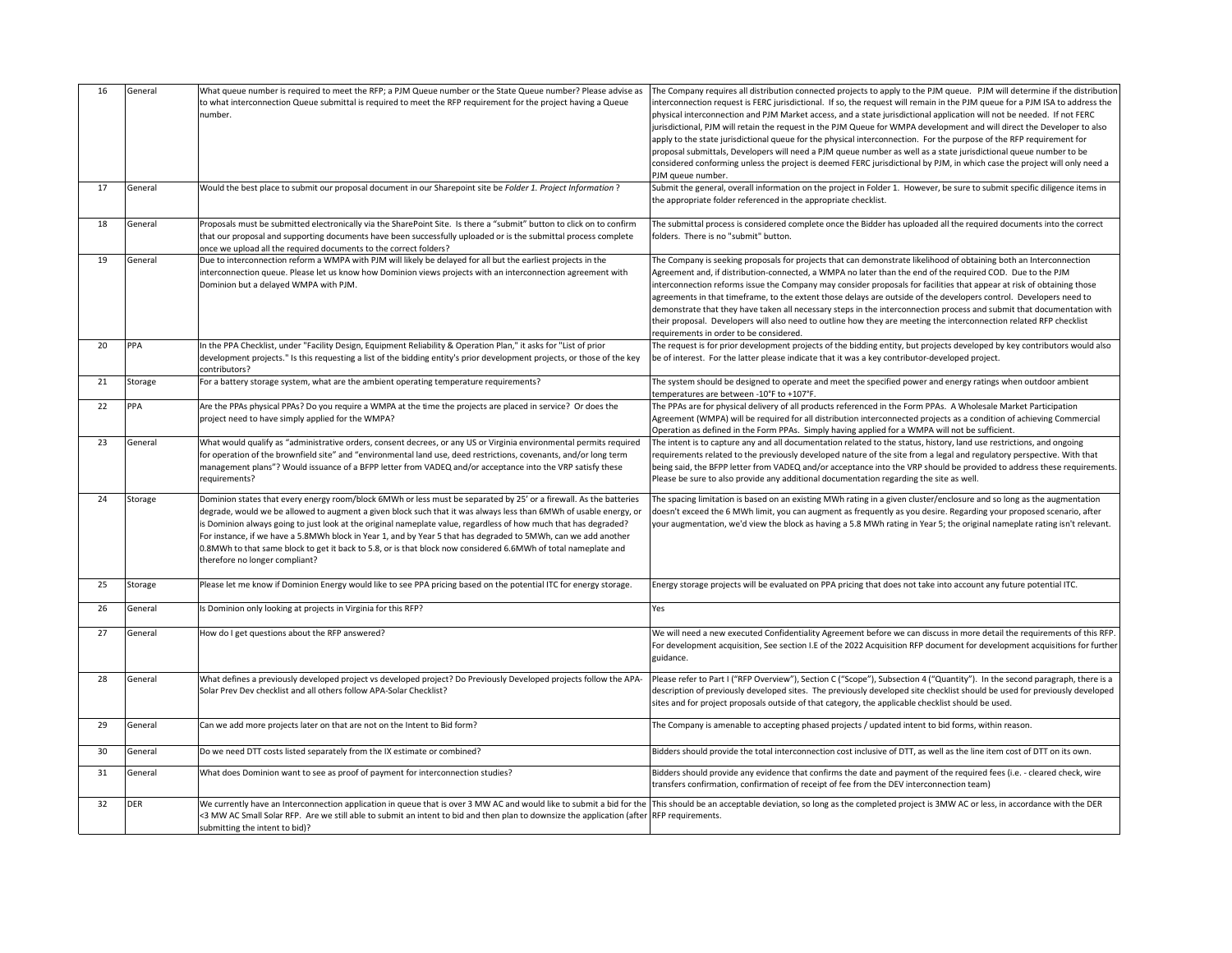| 33 | Acquisition | Please confirm "Silt fencing must maintain a 50' minimum offset from wetlands or RPA" identified in the APA Checklist The 50' setba<br>is standard practice and can be reduced if adequately justified by site-specific constraints?                                                                                                                        |                                                                                                                |
|----|-------------|-------------------------------------------------------------------------------------------------------------------------------------------------------------------------------------------------------------------------------------------------------------------------------------------------------------------------------------------------------------|----------------------------------------------------------------------------------------------------------------|
| 34 | General     | If we intend to bid in two of your RFPs do we need to set up Sharepoint access twice?                                                                                                                                                                                                                                                                       | You will have                                                                                                  |
| 35 | <b>DER</b>  | What defines a contiguous location and can two or more sites be sited on adjacent parcels?                                                                                                                                                                                                                                                                  | A contiguous<br>many separa<br>properties, li                                                                  |
| 36 | DER         | Can three 1-MW sites be submitted on the same parcel?                                                                                                                                                                                                                                                                                                       | Yes, a facility<br>the facility, re                                                                            |
| 37 | DER         | Would Dominion prefer one 3 MW system or three 1 MW systems on one legal parcel?                                                                                                                                                                                                                                                                            | <b>Both options</b>                                                                                            |
| 38 | <b>DER</b>  | How is Dominion prioritizing 1 MW projects?                                                                                                                                                                                                                                                                                                                 | As projects b<br>annually.                                                                                     |
| 39 | DER         | Does Dominion allow for bidder price reductions if multiple projects on a given site or area are selected; e.g., 3 projects Offers with p<br>are submitted on one site (one legal parcel) and yield a price of X cents per kWh - if all 3 are selected then X is reduced the extent th<br>by 20%?                                                           | limit).                                                                                                        |
| 40 | DER         | How does Dominion identify and quantify Grid Benefits?                                                                                                                                                                                                                                                                                                      | Identifying G<br>are encourag                                                                                  |
| 41 | DER         | Can Dominion provide the grading matrix for site evaluation?                                                                                                                                                                                                                                                                                                | Please refer<br>acquisition o                                                                                  |
| 42 | DER         | What should developers assume for interconnect costs for projects in study?                                                                                                                                                                                                                                                                                 | Interconnect<br>processes.                                                                                     |
| 43 | General     | Does the solar project owner retain ownership of the renewable energy certificates?                                                                                                                                                                                                                                                                         | During the te<br>facility, to ind<br>Documents (                                                               |
| 44 | <b>DER</b>  | How does Dominion treat unforeseen interconnect cost changes that occur after selection?                                                                                                                                                                                                                                                                    | Developmen<br>submissions.                                                                                     |
| 45 | PPA         | Is the \$90/kW credit package due at PPA execution and is it refundable?                                                                                                                                                                                                                                                                                    | The Initial Pe<br>Date. Securi                                                                                 |
| 46 | PPA         | Are bonds acceptable for the \$90/kW & \$150/kW credit packages and is the \$90/kW refundable?                                                                                                                                                                                                                                                              | Letter of Cre<br>agreements:                                                                                   |
| 47 | PPA         | At what stage of the project's development period does Dominion execute the PPA; once it has its ISA executed and<br>local permit?                                                                                                                                                                                                                          | Following the<br>anticipation<br>execution for                                                                 |
| 48 | PPA         | Is the 2.5% supplied price escalation compounded annually?                                                                                                                                                                                                                                                                                                  | Following the<br>increased by                                                                                  |
| 49 | General     | What is the fixed cost we should assume for DTT? If it's a variable cost based on distance from site to sub, what is the<br>cost per linear foot?                                                                                                                                                                                                           | Developmen<br>submissions.                                                                                     |
| 50 | General     | Could you please clarify what you mean by the checklist requirement of "Cultural and Historical Risk Assessment<br>conducted by a professional meeting the qualification standards of the Department of the Interior (48 FR 44738-9)"?<br>. What does 'Risk Assessment' mean here?<br>• Are you looking for a Phase IA assessment or a full Phase 1 survey? | 1) h this cont<br>at the propo:<br>required to d<br>regarding wh<br>recommenda<br>2) The Phase<br>complete a P |
| 51 | Acquisition | Under the APA guidelines, there is a required 'Onsite Threatened & Endangered Species Habitat Assessment (Field<br>Assessment)." The VA DEQ guidelines reference desktop assessments, so I wanted to inquire if Dominion has a scope<br>or methodology available for this requirement?                                                                      | The field ass<br>field assessm<br>for field asse<br>required, the<br>species in qu                             |

ack is a requirement of the Company's Project Construction team based on environmental requirements.

one login however URLs for two separate Sharepoint sites will be emailed to you.

location would be a project located upon an unbroken expanse of land which may be comprised of one or ate and/or subdivided properties. Two facilities located on adjacent or neighboring parcels (side by side nked from nearby, etc.) are non-conforming.

could potentially be constructed as 3 x 1MW generation sites. However, 3MWs remains the size limitation for egardless of configuration.

are conforming and RFP participants may choose to submit proposals under either format.

become available and are selected as part of the RFP process, the Company plans to procure such projects

oricing based on conditional group acceptance may be presented, so long as they are clearly articulated and to hat any potential grouping of projects would not violate RFP requirements (i.e. – adjacent siting, 3MW size

Frid benefits is one of many non-price factors that the Company considers when evaluating proposals. Bidders ed to articulate how their proposal may provide any such benefits.

to the Proposal Evaluation information in Part II, sections C and D of the 2022 RFP Document for the f development assets.

tion cost estimates and final costs are determined through the Feasability and Interconnection Study

erm of the PPA or under an APA arrangement, the Company is entitled to the Environmental Attributes of the facility, to include the energy certificates. This is included in the "Scope" section, subsection 1 of the RFP (see website link to RFP documentation).

1t costs, including Interconnection costs are items that a developer should consider as they prepare proposal The Company will evaluate all proposals on price and non-price factors.

erformance Security Amount shall be provided by Seller not more than twenty (20) days after the Effective ity must be in place while the PPA is effective.

dit is the preferred format for Performance Security. However, Guaranty is also an acceptable form. Formetter shall include appendices with examples of the acceptable forms of security.

e review and selection phases of the RFP process, the Company and developers transition to work in of executing the PPA(s). Outstanding development milestones may be considered but need not delay PPA projects otherwise deemed feasible of achieving COD.

e first Contract Year, and with the commencement of each subsequent Contract Year, the rate for NEO shall be If 2.5% (i.e. - 102.5% of the prior Contract Year).

nt costs, including Interconnection costs are items that a developer should consider as they prepare proposal Please consult with your Interconnection team contacts to discuss your concerns in more detail.

text "Risk Assessment" means an evaluation of the risk of potential impacts to cultural and historical resources sed project site and/or the risk to the project based on the expected level of coordination that might be develop the project in light of the resources present on site. The assessment should include a recommendation rether there is a need for additional evaluation (i.e. Phase I survey) of the site and the basis for the ation.

IA is the planned approach (i.e. probability assessment and survey strategy) which would then be used to Phase I survey. If a full Phase I survey is preformed, a "Risk Assessment" is not required.

essment is only required if desktop information and/or coordination with appropriate agencies suggests that a ient will be required in order to move forward with site development. If desktop results do not indicate a need essment, this item may be "NA". If a field assessment for a specific threatened or endangered habitat/species is assessment will need to be completed in accordance with the standards and qualifications specific to the estion.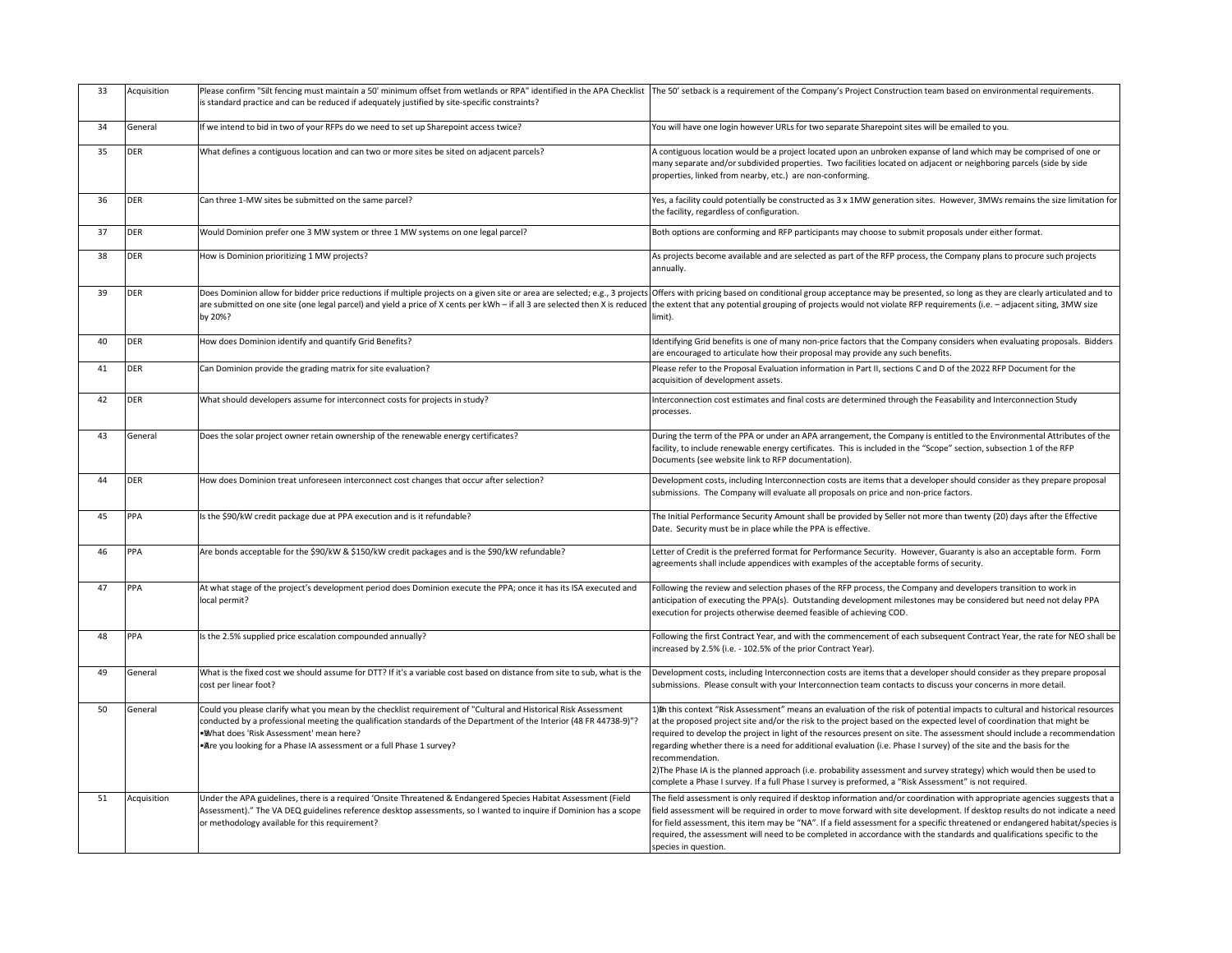| 52 | General     | When looking for incentives through Dsire and other sources for Virginia projects there are few. Most meaningful are<br>the ones that fall within Federal tax code: ITC, Depreciation, USDA/DOE's REAP program for Ag applications. My<br>question is, into what pool are Va. RECs traded? And secondly, there was a mention of feed-in tariff during the webinar competitive<br>last week for either your large scale or >3MW DER program and I would like to become clear on that.<br>Is there writing on any feed-in tarrif or current REC pricing for any of your<br>RFP?                      | We understa<br>infancy, how<br>renewable b                                                                                                                                |
|----|-------------|----------------------------------------------------------------------------------------------------------------------------------------------------------------------------------------------------------------------------------------------------------------------------------------------------------------------------------------------------------------------------------------------------------------------------------------------------------------------------------------------------------------------------------------------------------------------------------------------------|---------------------------------------------------------------------------------------------------------------------------------------------------------------------------|
| 53 | General     | What should I do if I have an inquiry for services outside of the scope of the RFP?                                                                                                                                                                                                                                                                                                                                                                                                                                                                                                                | We would lik<br>award of wo<br>capabilities a<br>suit their spe<br>details if you<br>Please use th<br><b>Potential Sup</b><br>Supplier Cod<br>Due to the in<br>questions. |
| 54 | General     | Where can I find the EJ Instruction Sheet referred to in the Checklist located on the website?                                                                                                                                                                                                                                                                                                                                                                                                                                                                                                     | Once a Confi<br>other supple                                                                                                                                              |
| 55 | Acquisition | Do you have any sort of list or book of site design standards that you could provide to help us with our site plans and<br>measurements (e.g., access road must be _ feet wide, fire protection, etc.)?                                                                                                                                                                                                                                                                                                                                                                                            | We do not ha<br>on the websi                                                                                                                                              |
| 56 | Acquisition | Regarding the APA proposals for this RFP, if we submit a bid and that bid gets selected, is there a penalty for<br>withdrawing our bid/declining to move forward with the asset purchase?                                                                                                                                                                                                                                                                                                                                                                                                          | Barring any u<br>to honor the                                                                                                                                             |
| 57 | General     | As we are preparing our RFP response, we noticed a column in the "Interconnection Summary" spreadsheet requesting Please consu<br>the current cost estimate including DOM-Owned DTT Fiber Cost.<br>Could you point me in the direction where I might be able to gather these DOM-owned DTT fiber cost estimates to<br>provide in the IX summary?                                                                                                                                                                                                                                                   | with any oth<br>estimates                                                                                                                                                 |
| 58 | Acquisition | We're investigating cost-effective options for fiber for direct transfer trip for the two projects we're submitting.<br>Dominion's interconnection team has indicated that Dominion does not own fiber in the area, and installing new<br>Dominion fiber would likely be cost prohibitive.<br>Is Dominion willing to consider leasing or purchasing fiber from a 3rd-party fiber provider with locally installed lines,<br>such as Atlantic Broadband or Verizon Business? If so, what are Dominion's fiber specs that we need to ensure are<br>met?                                               | For Acquisiti<br>stated in the                                                                                                                                            |
| 59 | General     | Is Dominion considering rooftop projects for the APA RFP?                                                                                                                                                                                                                                                                                                                                                                                                                                                                                                                                          | The compan                                                                                                                                                                |
| 60 | Acquisition | 1. What documents from the APA Checklist should be saved and uploaded under the Maps & GIS Folder? We have<br>identified mapping related items for the Site Plans and Engineering folders, but not for the Maps & GIS. Should the<br>project-area shapefiles from the environmental due diligence and environmental justice be saved there?<br>2. Are there folders within the file structure on Sharepoint numbered 4 & 5? Our file structure created by Dominion<br>has a folder "03 Financials" followed by a "06 Real Estate" so we wanted to confirm if there should be folders 04 and<br>05. | • Any miscell<br>•There are n                                                                                                                                             |
| 61 | General     | What information should be provided in the KML file version of the preliminary site plan (09_Site Plans). Should we<br>include all layers that are present in the CAD file and requested in the checklist, or only a small subsection of the site<br>plan such as property line or system layout?                                                                                                                                                                                                                                                                                                  | The KML file                                                                                                                                                              |
| 62 | General     | Can you please confirm a credit package isn't required for APA submissions for DER projects?                                                                                                                                                                                                                                                                                                                                                                                                                                                                                                       | Financial stat<br><b>APA Checklis</b>                                                                                                                                     |
| 63 | <b>DER</b>  | Do you allow another 5MW(AC) for a community solar project at same or contiguous location with separate<br>interconnections and meterings for each project separately?                                                                                                                                                                                                                                                                                                                                                                                                                             | The contiguo<br>or REC requir<br>project that                                                                                                                             |
| 64 | General     | Is it possible to update the Intent to Bid Form with additional projects?                                                                                                                                                                                                                                                                                                                                                                                                                                                                                                                          | The Intent to                                                                                                                                                             |

and that there are various incentives available for new Virginia renewable projects. The VA REC market is in its vever RECs that are created are eligible to be sold throughout several states within PJM. This RFP is a RFP solicitation and not a feed-in tariff program. The company is currently not offering any feed-in tariffs for its ouild objectives.

ke to invite your firm to pre-register as a Supplier in our new Ariba system. While we do not guarantee any ork or participation in sourcing events from this pre-registration, it does help us get familiar with your company, and qualifications. Once you are in our system, our sourcing agents have the ability to search for Suppliers that ecific needs for any given service/materials. You may be contacted at a later time with further questions or ar firm is selected to participate in a sourcing event.

his link to go review Dominion's pre-registration page, and review our Supplier Code of Ethics document.

ppliers | Dominion Energy Use "Join the Ariba network"

de of Ethics and Business Conduct 2017 (azureedge.net)

ncreased volume of Suppliers interested with Dominion, please allow us to reach out to you if we have

5. Fidentiality Agreement is submitted, the Company will provide the EJ Instruction Sheet by email along with emental documents.

ave a site design standard book that we are able to provide, so please also refer to the APA Checklist provided ite for all requirements that should be incorporated into your site plan.

unforeseen circumstances that may arise in the development of the project, the Company expects developers eir proposals and work in good faith to come to an executable transaction document if their proposal is selected

alt with your designated contacts from Dominion Energy's Interconnection team. In addition to assisting you ner Interconnection questions or concerns, they will be able to advise you regarding DOM-owned DTT fiber cost

ion Proposals, Dominion owned fiber is required and cost estimates should be included with your proposal as : APA Checklist provided in the DEV Provided Documents folder on your SharePoint.

Iy is considering any and all projects, including rooftop, that meet the size and other requirements of the RFP.

laneous maps or GIS files that are not tied to specific checklist items can be placed in Folder "07 Maps & GIS". o folders "04..." or "05..." associated with the requirements for submittal of APA documentation.

should include all of the items from the site plan checklist that can be reasonably included in a KML file type.

tements and related documents are not a requirement but are requested if available for APA proposals per the st.

ous location exclusion for DER sites will not apply as long as the adjacent facility is not used towards VCEA build irements. For instance, a 2-3 MW(ac) project that is bid into the RFP could not be co-located next to a 5 MW was bid into the Utility Scale RFP.

Bid Form is non-binding and changes are accepted.